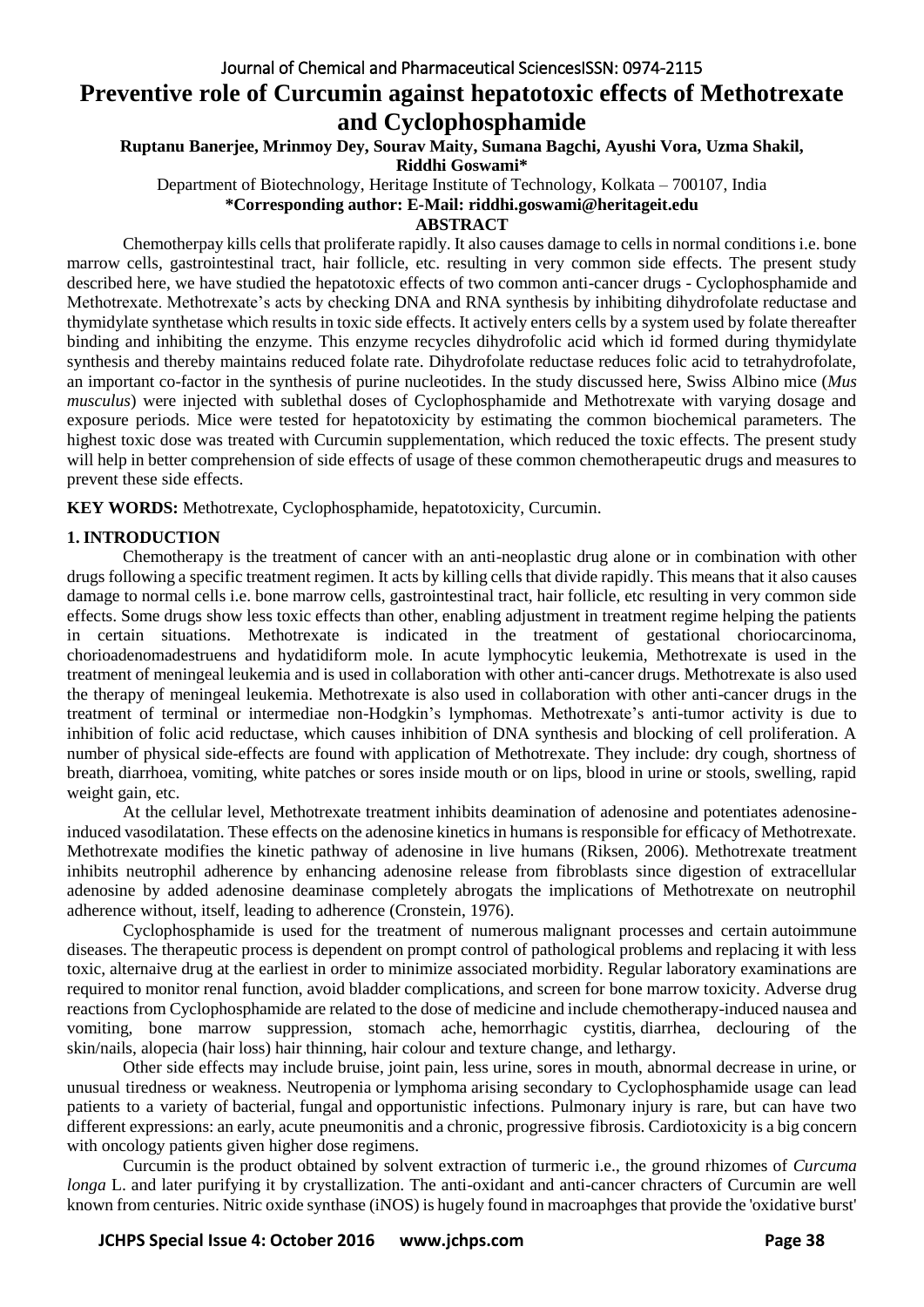#### Journal of Chemical and Pharmaceutical SciencesISSN: 0974-2115

necessary for defense against pathogens. iNOS is induced due to an oxidative environment, and the NO generated out of that can react with superoxide radicals to form peroxynitrite, which is highly toxic to cells.

It has been shown that curcumin down regulates the iNOS activity in macrophages, thus reducing the production of reactive oxygen species (ROS) fomed in response to oxidative stress. Additional studies in microglial cells (brain macrophage analogs) demonstrated reduced NO generation and protection of neural cells from oxidative stress following curcumin treatment, thus the spice and may be useful in reducing the neuro inflammation associated with degenerative conditions such as Alzheimer's disease.

The antioxidant property of curcumin was reported (Sharma, 1976) in 1976. It acts as a chelator of free oxygen radicals (Subramanian, 1994). It protects haemoglobin from oxidation (Unnikrishnan, 1995). *In vitro*, curcumin can block the production of ROS like superoxide anions,  $H_2O_2$  and nitrite radical formation by activated macrophages, which are important cells involved in inflammation (Joe, 1994). Curcumin also lowers formation of ROS *in vivo* (Joe, 1994).

The present study aims to ascertain the nature of hepatotoxicity caused by Methotrexte and Cyclophosphmide at various doses, so that a dose-response relation can be found. The second phase of the study focussed on use of Curcumin supplementation as a preventive antidote against the toxic effects of Methotrexte and Cyclophosphmide. We hope that the present study will throw some light on preventing the toxic side effects of these chemotherapeutic drugs.

#### **2. MATERIALS AND METHODS**

**Animal model:** Healthy male Swiss Albino mice (*Mus musculus* L.), about 3 to 4 months old, and weighing between 20 and 25 gm were procured from M/s Scientific Concern, Kolkata, India, and reared in animal cages. The mice were randomly divided into different experimental groups with 4 (four) mice per cage for each control and treated series. The animals were maintained under standard conditions of temperature and humidity with a repititive 12 hrs light/dark cycles. They were fed with normal diet and drinking water *ad libitum*. All animals were acclimatized to the facility for 1 week before the start of the study. The Guide for the Care and Use of Laboratory Animals (Institute of Medical Animal Laboratory Resources, National Academy Press, USA) was followed throughout the experimental duration. The experimental protocol also met the National Guidelines on the Proper Care and Use of Animals in Laboratory Research (Indian Science Academy, New Delhi, India).

#### **Treatment Protocol:**

**Vehicle control**: This group of mice were injected with distilled water @ 1ml/100gm body weight. This group served as the negative control as both Methotrexate and Cyclophosphamide were dissolved in distilled water.

**Methotrexate treatment groups**: Each treatment group consisted of 4 mice. 3 separate groups were injected with Methotrexate i.p. (Sigma-Aldrich USA) @ 3 mg/kg body weight, 6 mg/kg body weight and 9 mg/kg body weight. Each dose was observed for 7 days. The dose causing the highest toxicity (9 mg/kg body weight) was counter treated with Curcumin supplementation @5 gm/ kg body weight and 10 gm/ kg body weight for 7 days exposure period.

**Cyclophophamide treatment groups**: Each treatment group consisted of 4 mice. 3 separate groups were injected with Cyclophosphamide i.p. (Sigma-Aldrich USA) @ 3 mg/kg body weight, 6 mg/kg body weight and 9 mg/kg body weight. Each dose was observed for 7 days. The dose causing the highest toxicity (9 mg/kg body weight) was countertreated with Curcumin supplementation @5 gm/ kg body weight and 10 gm/ kg body weight.

**Methodology:** Male Swiss Albino mice (*Mus musculus*) of same age and body weight were treated with above mentioned sublethal doses of Methotrexate and Cyclophosphamide. Mice were sacrificed after required exposure period as per treatment protocol. Liver was dissected out and homogenised in Tissue homogeniser. Homogenates were centrifuged and supernatant was used for enzyme assays. For estimation of specific activity of phosphatase enzymes, the method of Bergmeyer and Brent (1974) was followed with some minor modifications. Absorbance was measured at 440 nm using Spectrophotometer (Labman LMSP V320). Enzyme activity was determined from the standard curve drawn using Paranitrophenol (PNP) as the standard solution. The specific activity was expressed as microgram of PNP produced per mg of protein per minute following the protocol by Lowry (Lowry, 1931).

# **3. RESULTS**

**Effect of Cyclophosphamide and Curcumin:** It was seen that Cyclophosphamide treatment lowered down the enzyme activities of the two main phosphatase enzymes in the liver – acid and alkaline phosphatase (Fig.1 and Fig.2). Both the enzyme activities were decreased considerably, although the change was not statistically significant at 5% level of significance. The 3rd dose @9 mg/ kg body weight showed maximum toxic effect of Cyclophosphamide. This 3rd dose was chosen for counter-treatment with Curcumin supplementation. Application of curcumin along with Cyclophosphamide was successful in regaining the activity of the alkaline phosphatase enzyme near to the lowest effect, but the result was otherwise in case of acid phosphatase. We hypothesize that more doses of Curcumin may be required to regain its activity back to normal condition.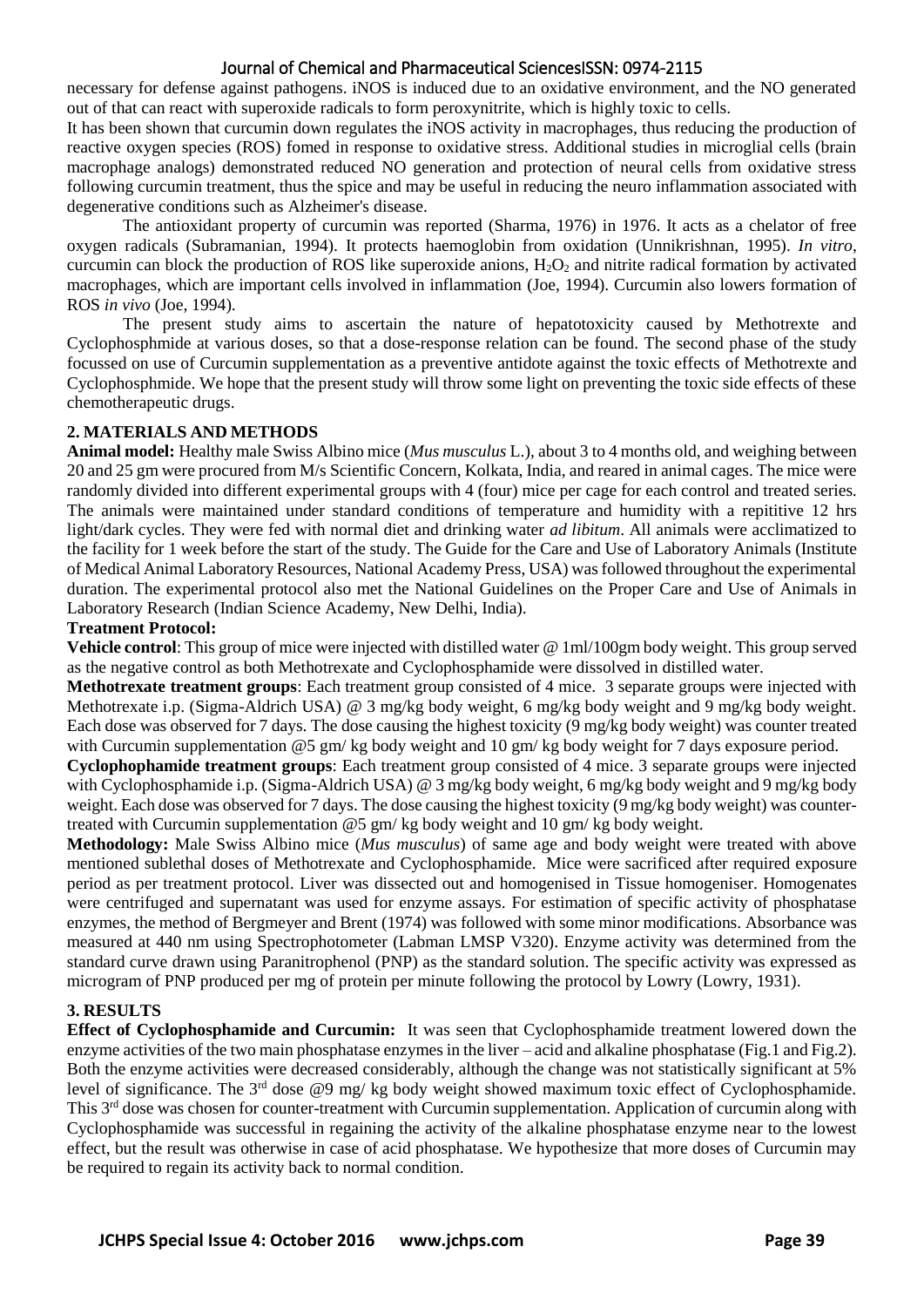

#### **Figure.1. Comparative activity of acid phosphatise**

**Figure.2. Comparative activity of alkaline phosphatise** 

(Mean  $\pm$  SD) in response to Cyclophosphamide (Dose-1, 2 and 3) and Curcumin (Dose C-1 and C-2) **Effect of Methotrexate and Curcumin:** It was seen that Methotrexate treatment lowered down the enzyme activities of the two main phosphatase enzymes in the liver – acid and alkaline phosphatase (Fig.3 and Fig.4). Both the enzyme activities were decreased considerably, although the change was not statistically significant at 5% level of significance. The 3<sup>rd</sup> dose @9 mg/ kg body weight showed maximum toxic effect of Methotrexate. This 3<sup>rd</sup> dose was chosen for counter-treatment with Curcumin supplementation. Co-treatment with curcumin along with Methotrexate was successful in regaining the activity of both the acid and alkaline phosphatase enzymes near to the normal effect, which clearly shows the anti-cytotoxic properties of curcumin.





**Figure.3. Comparative activity of acid phosphatise Figure.4. Comparative activity of alkaline** 

**phosphatise**

(Mean  $\pm$  SD) in response to Methotrexate (Dose-1, 2 and 3) and Curcumin (Dose C-1 and C-2) **DISCUSSION**

It was found from the above study that both Methotrexate and cyclophosphamide show hepatotoxic effects at sublethal doses. It also shows that Curcumin supplementation with food can reduce these side effects to a considerable extent. It has been reported that Methotrexate binds promptly to dihydrofolate reductase, checking the reduction of dihydrofolate to its active form, tetrahydrofolic acid. Tetrahydrofolic acid is essential for the transfer of one carbon reactions required for the production of thymidylate, a precursor to DNA, and the purines adenosine and guanosine, which are precursors of both DNA and RNA. In normal doses, Methotrexate is excreted unchanged in the urine. In higher doses, it can be partially metabolized by the liver to 7-hydroxymethotrexate (Leme, 17975). When it is used in high doses during leucovorin rescue. Methotrexate diffuses into both normal and malignant cells. Leucovorin enters normal cells, blocking the effects of Methotrexate. When Methotrexate was used for therapy in children who were suffering from acute leukemia, it can cause hepatic cirrhosis and fibrosis (Colsky, 1955; McIntosh, 1977; Hutter, 1960). Fatty change, focal hepatitis, or portal fibrosis seen in control patients made it difficult to assess it role in hepatoxicity. Renal excretion is the mine route of removal and depends on the dose and route of administration.

At the biochemical level, Cyclophosphamide treatment resulted in the decrease in the activities of acid and alkaline phosphatases in the liver. Phosphatases are enzymes that catalyze the removal of phosphoric acids from different monophosphoric esters, an important reaction in several body processes including neoplastic growth. Similar types of observations have been recorded by other scientists (Hernandez-Zavala, 1998; Mazumder, 1998; Vinitha, 1995) particularly in liver and cardiac tissue. The main implication of measuring alkaline phosphatase is to check the occurrence of mainly liver diseases (ALP-1) or bone diseases (ALP-2). The level decreases mainly as a result of liver, bile duct or gall bladder dysfunction, particularly in adults. The study of alkaline phosphatase levels becomes significant in effectively denoting the alteration of toxicity levels during the period of drug administration (Guha, 2003).

Corroborating these findings with our results, it can be seen that to meet the ever-increasing demand of inorganic phosphate for intracellular utilization that is affected by chronic Methotrexate toxicity, the terminal phosphate groups from phosphate compounds are cleaved by the action of alkaline phosphatase continuously, thereby causing its low activity. The similar effects of Methotrexate can decrease the activities of liver enzymes aspartate amino transferse and alanine amino transferase since both of them are pyridoxal phosphate-linked enzymes. The

**JCHPS Special Issue 4: October 2016 www.jchps.com Page 40**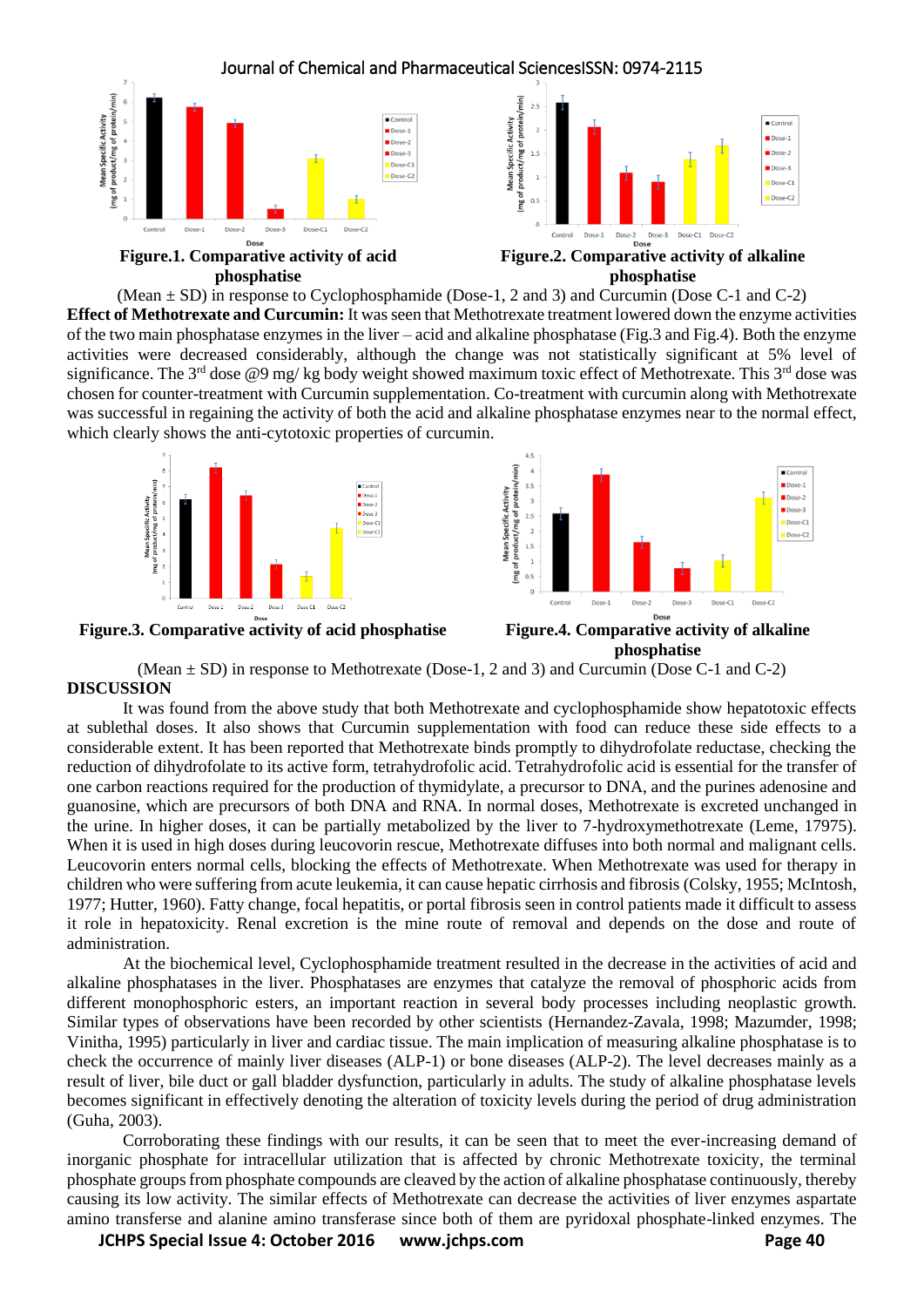### Journal of Chemical and Pharmaceutical SciencesISSN: 0974-2115

other alternate reason may be direct toxicity of Methotraxate on liver cells, since histological studies of hepatic samples from other studies have reported enlargement and fibrosis of varying degrees in the portal regions.

On the other hand, exposure to Cyclophosphamide may alter the binding of protamines to DNA because of increased DNA damage, that may also result in protamine alkylation, becasue protamines are reported to be very susceptible to alkylation. If this is happening, the end point may be abnormal protamine deposition and blockage of normal disulphide bond formation, thereby preventing proper formation of chromatin and checking the ability of fertilization.

Previous workers investigated that Curcumin could check the DNA damage caused by arsenic as assessed by single cell gel electrophoresis (SCGE) using peripheral blood lymphocytes, from healthy donors. It was observed that DNA injury by arsenic could be significantly reduced by curcumin and the effect was more prominent when the blood cells were pre-incubated with Curcumin prior to arsenic treatment. Arsenic is known to cause DNA damage by generating ROS and increasing lipid peroxidation levels. Curcumin checked the damage by quenching ROS, limiting lipid peroxidation level and increasing the level of detoxification enzymes (phase II) like catalase, superoxide dismutase and glutathione peroxidase. Curcumin also increased the DNA repair activity against arsenic induced toxicity. Curcumin has been used in India for several novel properties since centuries. So it is time tested and has no side effects of application, and hence can be used safely as food supplements in chemotherapy patients. We hypothesize that more doses over longer periods of exposure needs to be tested to standardize the protocol before moving over to clinical trials.

#### **4. CONCLUSION**

It can be concluded from the study that both Methotrexate and Cyclophosphamide have hepatotoxic effects when administered for a long duration which is evident from redcued activity of the liver enzymes. This may cause severe adverse effects in chemotherapy patients. So, more care should be taken while administering these as a chemotherapy regime. It was also proved that Curcumin supplementation can reduce these effects to a considerable extent, which is a ray of hope for patients facing such adverse effects.

#### **5. ACKNOWLEDGEMENTS**

The authors wish to thank the authorities of Heritage Institute of Technology, Kolkata, for providing all infrastructural support, and M/s Scientific Concern, Kolkata, for providing the experimental specimens.

#### **REFERENCES**

Bergmeyer H.U, and Brent E, Methods in Enzymatic Analysis, New York, USA, Academic Press, 2, 1974, 735.

Colsky J, Greenspan E.M, and Warren T.N, Hepatic fibrosis in children with acute leukemia, Arch. Pathol. Lab. Med, 59, 1955, 198-206.

[Cronstein](http://www.ncbi.nlm.nih.gov/pubmed/?term=Cronstein%20BN%5BAuthor%5D&cauthor=true&cauthor_uid=2006182) B.N, [Eberle](http://www.ncbi.nlm.nih.gov/pubmed/?term=Cronstein%20BN%5BAuthor%5D&cauthor=true&cauthor_uid=2006182) M.A, [Gruber](http://www.ncbi.nlm.nih.gov/pubmed/?term=Gruber%20HE%5BAuthor%5D&cauthor=true&cauthor_uid=2006182) H.E and [Levin](http://www.ncbi.nlm.nih.gov/pubmed/?term=Levin%20RI%5BAuthor%5D&cauthor=true&cauthor_uid=2006182) R.I, Methotrexate inhibits neutrophil function by stimulating adenosine release from connective tissue cells, Proc. Natl. Acad. Sci. U S A, 88 (6), 1991, 2441-2445.

Guha B, and Khuda-Bukhsh A.R, Ameliorating effect of beta-carotene on ethylmethane sulphonate-induced genotoxicity in the fish *Oreochromis mossambicus*, Mutat. Res, 542 (1-2), 2003, 1-13.

Hernandez-Zavala A, Del Razo L.M, Aguilar C, Garcia-Vargas G.G, Borja V.H, and Cebrian M.E, Alteration in Bilirubin Excretion in Individuals Chronically Exposed to Arsenic in Mexico, Toxicol. Lett, 99, 1998, 79-84.

Hutter R.V.P, Shipkey F.H, and Tan C.T.C, Hepatic fibrosis in children with acute leukemia, a complication of therapy, Cancer, 13, 1960, 288-307.

Joe B, and Lokesh B.R, Role of capsaicin, curcumin and dietary n-3 fatty acids in lowering the generation of reactive oxygen species in rat peritoneal macrophages, Biochim. Biophys. Acta, 1224, 1994, 255–263.

Leme P.R, Creaven P.J, and Allen L.M, Kinetic model for the disposition and metabolism of moderate and high dose methotrexate (NSC 740) in man, Cancer Chemother. Rep, 59, 1975, 811-817.

Lowry O.H, Rosebrough N.J, Lewis F.A, and Randall R.J, Protein measurement with the Folin phenol reagent**,** J. Biol. Chem, 951, 1931, 265–275.

Mazumder D.N.G, Haque R, Ghosh N, De B.K, Santra A, Chakraborty D, and Smith A.H, Arsenic levels in drinking water and the prevalence of skin lesions in West Bengal, India, Int. J. Epidemiol, 27, 1998, 871–877.

McIntosh S, Davidson D.L, and Brien R.T.O, Methotrexate hepatotoxicity in children with leukemia, J. Pediatr, 90, 1977, 1019-1021.

[Riksen](http://www.ncbi.nlm.nih.gov/pubmed/?term=Riksen%20NP%5Bauth%5D) N.P, [Barrera](http://www.ncbi.nlm.nih.gov/pubmed/?term=Barrera%20P%5Bauth%5D) P[, Van den Broek](http://www.ncbi.nlm.nih.gov/pubmed/?term=van%20den%20Broek%20PH%5Bauth%5D) P.H.H[, Van Riel](http://www.ncbi.nlm.nih.gov/pubmed/?term=van%20Riel%20PL%5Bauth%5D) P.L.C.M, Smits P, and [Rongen](http://www.ncbi.nlm.nih.gov/pubmed/?term=Rongen%20GA%5Bauth%5D) G.A, Methotrexate modulates the kinetics of adenosine in humans *in vivo*, Ann. Rheum. Dis, 65 (4), 2006, 465–470.